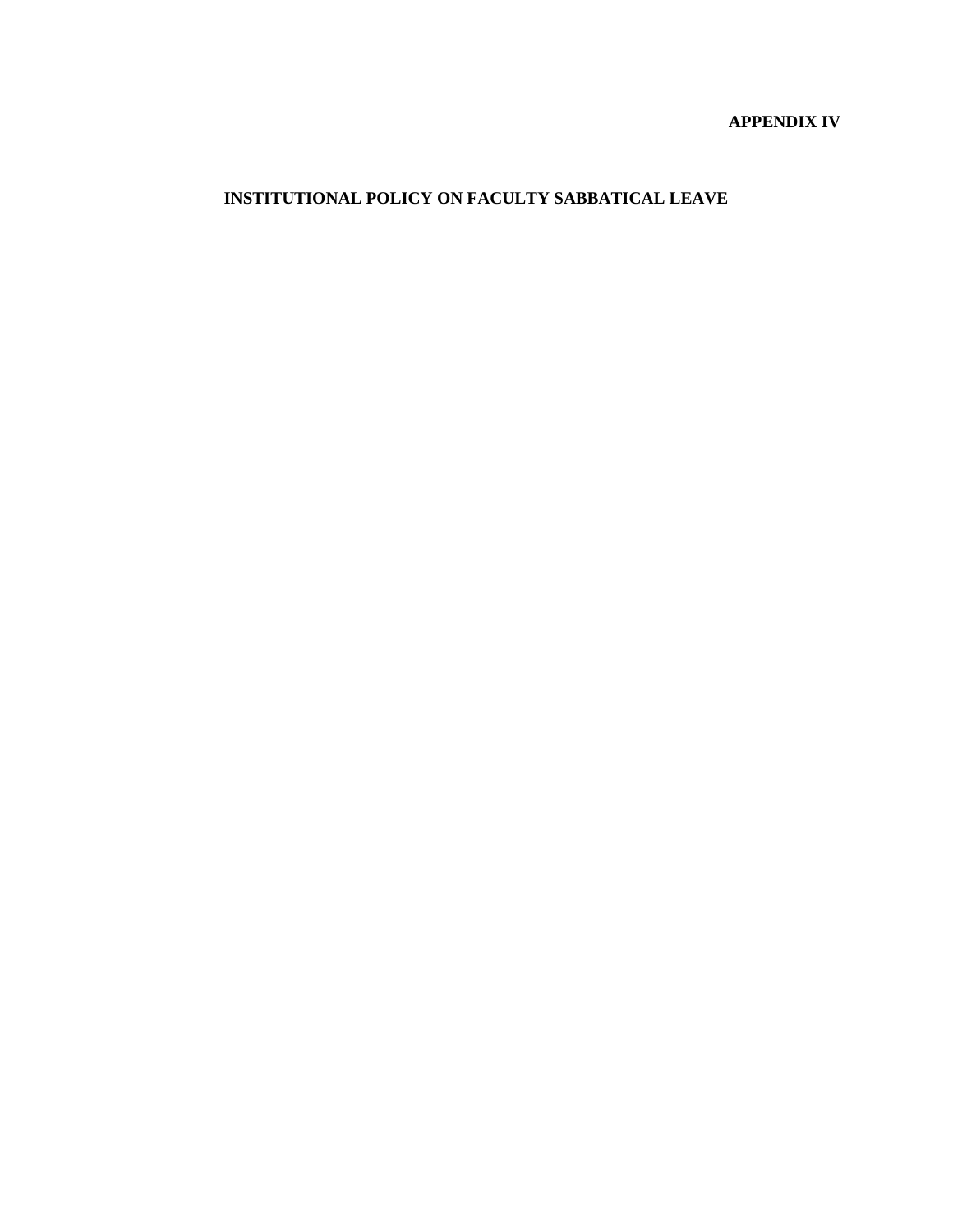## **APPENDIX TO FACULTY BYLAWS**

#### **Institutional Policy on Faculty Sabbatical Leave**

#### I. Purpose

The purpose of the sabbatical leave is to provide an opportunity for faculty members to engage in scholarly, creative, professional, research or other academic activities that will enhance the faculty member's academic development and further contributions to Morehouse School of Medicine (MSM).

#### **Introduction**

The sabbatical affords the faculty member an opportunity to concentrate his/her efforts on an area of professional interest in an atmosphere removed from the day-to-day issues of the home institution. The leave is usually taken at another academic institution in an environment that offers an appropriate challenge and which is supportive of the objectives of the leave. The faculty member usually returns to the home institution with a renewed sense of commitment and enthusiasm to his/her career goals and to institutional goals. Sabbatical leave is a wise investment in terms of value to the individual, the home institution, and the individual's department. Institutional benefits are realized in improved faculty morale, renewed interest in areas of scholarly inquiry, and the identification of resources to contribute to the resolution of institutional issues.

## II. Eligibility

At the end of the seventh year of full-time continuous service and at intervals of seven years, a faculty member shall be eligible for consideration for a sabbatical leave from the MSM. In unusual circumstances, MSM may consider granting a sabbatical leave prior to the completion of seven years of service. Employment of individuals appointed to the full-time faculty shall count as continuous full-time service accruing towards eligibility for sabbatical leave, subject to the following:

- a. unpaid leaves of absence beyond an accumulated maximum of six (6) weeks do not count as qualifying service;
- b. Paid leaves of absence in excess of twelve (12) consecutive weeks (e.g., sick leave, long-term disability leave) do not count as qualifying service unless approved as an exception by the president at the time the leave is granted.
- c. After completing a Sabbatical Leave, a faculty member will not be eligible for another Sabbatical Leave until he/she has accrued another period of seven successive years of fulltime service, including the period of the previous Sabbatical Leave.

Sabbatical Leave is for the purpose of research or formal study. Sabbatical leave may not be used to assume another full-time paid position elsewhere or used as terminal leave. Sabbatical leave will not be granted for the sole purpose of subsidizing graduate work or working on advanced degrees. Sabbatical leave may not be taken during the academic year immediately preceding retirement.

## III. Proposal

The granting of sabbatical leave shall be recommended for approval to the dean by the faculty member's chairperson based on the merits of a proposal from the faculty member. The proposal should explicitly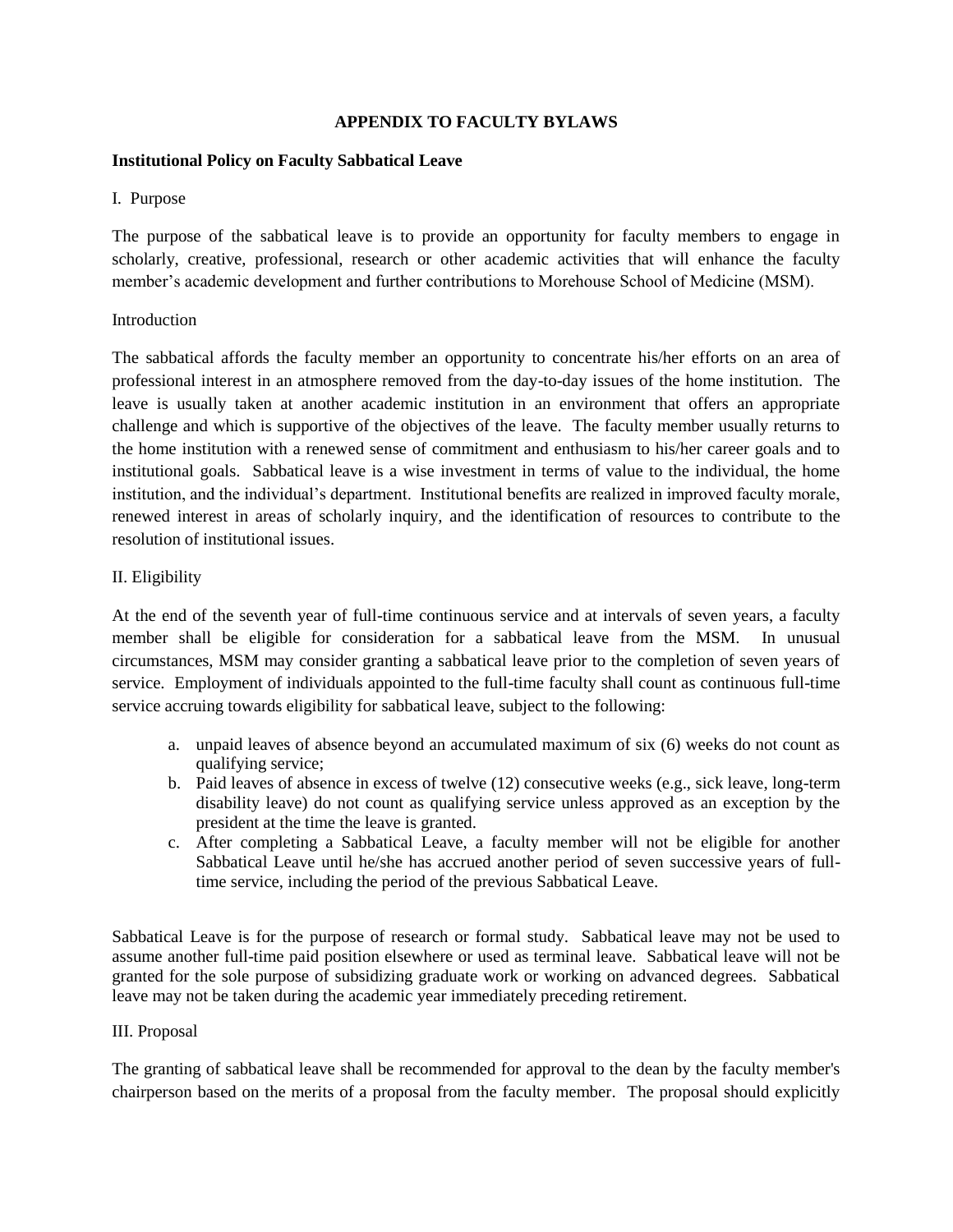state: 1) the nature of the leave; 2) the objectives that are to be accomplished during the leave; 3) where and with whom the study shall take place; 4) the length of the proposed leave which shall normally not exceed one year; 5) a plan for the assumption of the faculty member's duties (instructional responsibilities, supervision of dissertation students and advisees, etc.) during the leave period; 6) the specific source of funding for the leave; and 7) relevance of the proposed activity to the department and the school mission and goals as a result of the leave.

# IV. Review Process

The chairperson shall present his/her recommendations for approval to the dean with an operating and financial plan to support the leave. Granting of sabbatical leave is predicated upon the ability of the department to provide clinical, teaching, research, administrative, and other activities usually performed by the faculty member, without additional cost to the MSM. Requisite institutional funds in addition to extramural funding sources should normally originate from the departmental budget.

In the case of individuals granted a sabbatical leave and receiving salary from a grant, effort should be made to continue the grant salary during the sabbatical leave, particularly in instances where the leave is to be spent in research activities supported by the grant. If the faculty member holds an NIH grant or other federally funded grant, permission must be obtained from the appropriate funding source, or a new principal investigator must be appointed for the period. In all cases, salary to be paid by MSM during sabbatical leave is the responsibility of and is to be budgeted by the department in which the faculty member holds primary appointment. If the faculty member also holds a secondary appointment in other departments, then these department chairs should be notified of the arrangements.

## V. Approval

Sabbatical leave is granted by the dean and submitted to the president for final institutional approval. These decisions may not be appealed. In general, sabbatical leave will be granted when the school will not suffer undue academic inconvenience and when the leave does not conflict with other academic goals. Requests for sabbatical leave will be considered based on past evaluation and productivity of the faculty member, and the potential for future growth.

A faculty member whose chairperson will not support the application for a leave may appeal the decision to the dean who, with appropriate collaboration will decide on the proposal. If the dean approves the proposal, the identification of funds will generally rest with the individual and the department chairperson.

## VI. Return to Active Service

Since the award of a sabbatical leave is an investment meant to profit the individual and the institution, faculty are committed by the acceptance of a sabbatical leave to return to active service for at least one year. Any person who does not return, or does not remain for a full year following the sabbatical leave, may be required to refund the salary received from the school during the sabbatical leave. There will be no prorating of the amount to be returned if the employee remains for any fraction less than the full year.